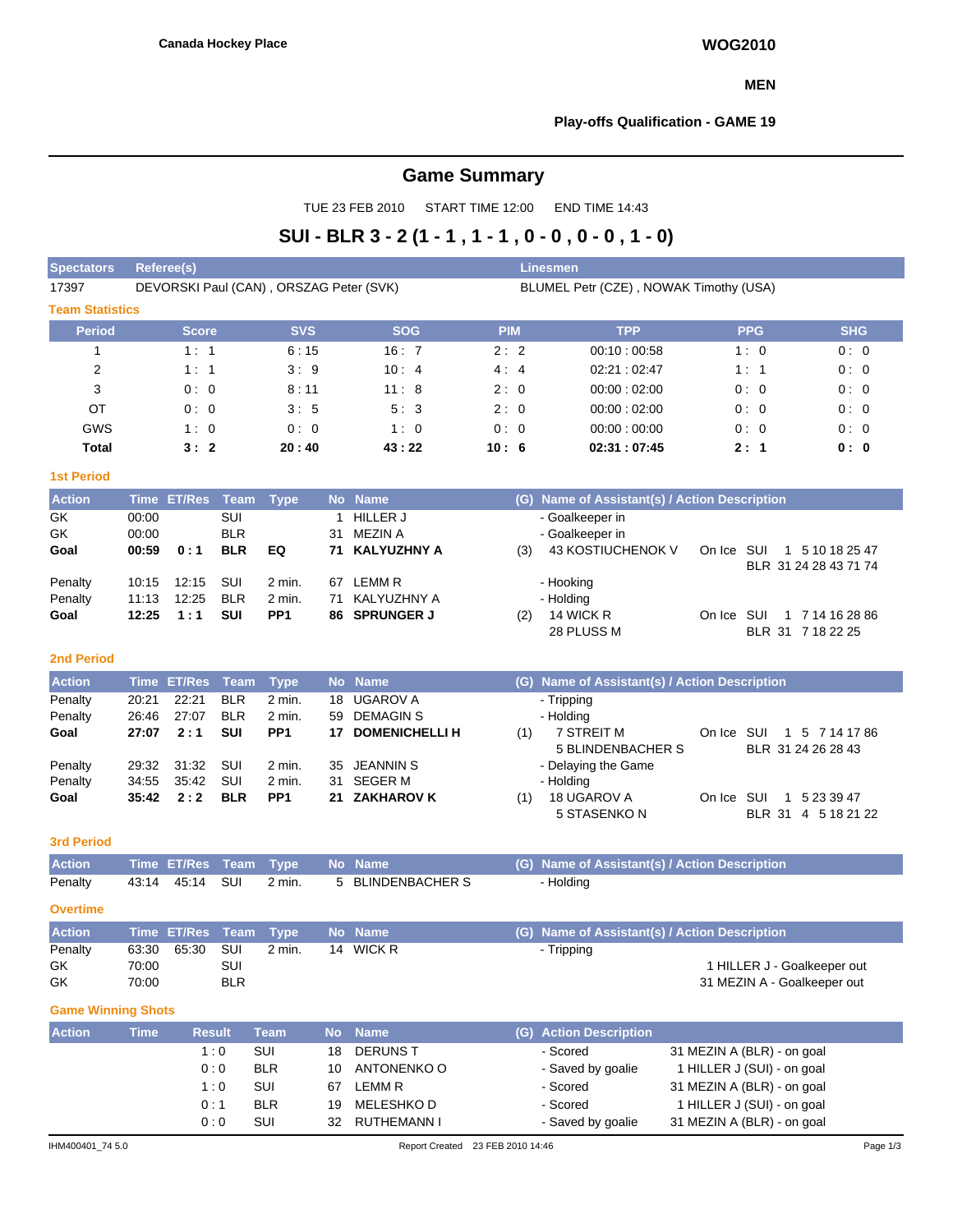#### **MEN**

### **Play-offs Qualification - GAME 19**

| <b>Action</b> | <b>Time</b> | <b>Result</b> | Team       |    | No Name        |     | (G) Action Description |                            |
|---------------|-------------|---------------|------------|----|----------------|-----|------------------------|----------------------------|
|               |             | 0:0           | <b>BLR</b> |    | 74 KOSTITSYN S |     | - Saved by goalie      | 1 HILLER J (SUI) - on goal |
| <b>GWG</b>    | 70:00       | $2 \cdot 1$   | SUI        | 67 | LEMM R         | (2) |                        |                            |

#### **Goalkeeper Records**

#### **Team : SUI Team : BLR No Name SOG SVS MIP** 1 HILLER Jonas 52 STEPHAN Tobias 66 RUEGER Ronnie (EG) 22 20 70:00 **No Name SOG SVS MIP** 31 MEZIN Andrei 1 KOVAL Vitali 37 MALIUTIN Maksim (EG) 43 40 70:00

#### **Game Statistics**

**Team : SUI (RED)**

|                    | $\frac{1}{2}$                |          |              |             | Time on Ice<br><b>Shots on Goal</b> |                |          |          |               |          |      |                |      |      |            |            |            |
|--------------------|------------------------------|----------|--------------|-------------|-------------------------------------|----------------|----------|----------|---------------|----------|------|----------------|------|------|------------|------------|------------|
| <b>No Pos Name</b> |                              | G        | <b>A PIM</b> |             |                                     | $\overline{2}$ |          |          | 3 OT TS $+/-$ |          | 1    | $\overline{2}$ | 3    |      | OT TOT     | <b>SHF</b> | <b>AVG</b> |
| 7 D                | STREIT Mark +C               | $\Omega$ | 1            | $\Omega$    | 0                                   | 0              | 0        | 1        | 1             | 0        | 7:24 | 8:31           | 8:46 |      | 5:51 30:32 | 48         | 0:38       |
| 23 F               | <b>PATERLINI Thierry</b>     | 0        | 0            | 0           | $\Omega$                            | 1              | $\Omega$ | 0        | 1             | 0        | 3:45 | 4:18           | 3:54 |      | 0:08 12:05 | 22         | 0:32       |
| 28 F               | <b>PLUSS Martin</b>          | 0        | 1            | 0           | 1                                   | 1              | 0        | 0        | 2             | 0        | 3:57 | 5:40           | 4:11 |      | 2:53 16:41 | 31         | 0:32       |
| 32 F               | <b>RUTHEMANN Ivo</b>         | 0        | 0            | 0           | 3                                   | 3              | $\Omega$ |          | 7             | $\Omega$ | 4:18 | 5:49           | 5:29 |      | 1:52 17:28 | 28         | 0:37       |
| 77 D               | <b>WEBER Yannick</b>         | 0        | 0            | 0           | 0                                   | 0              | 0        | 0        | 0             | 0        | 4:09 | 3:36           | 3:37 |      | 0:26 11:48 | 22         | 0:32       |
| 10F                | <b>AMBUHL Andres</b>         | 0        | 0            | 0           | 2                                   | 0              |          | 0        | 3             | -1       | 4:14 | 5:28           | 5:51 |      | 1:57 17:30 | 29         | 0:36       |
| 18 F               | <b>DERUNS Thomas</b>         | 0        | 0            | 0           | 1                                   | 0              | 0        | 0        | 1             | -1       | 4:03 | 5:24           | 5:06 |      | 0:00 14:33 | 23         | 0:37       |
| 25 F               | <b>MONNET Thibaut</b>        | 0        | 0            | 0           | 0                                   | 2              | 1        | 0        | 3             | -1       | 3:14 | 2:06           | 4:17 | 0:00 | 9:37       | 17         | 0:33       |
| 54 D               | <b>FURRER Philippe</b>       | 0        | 0            | 0           | 1                                   | 0              | 0        | 0        | 1             | 0        | 4:09 | 2:51           | 3:56 |      | 0:57 11:53 | 22         | 0:32       |
| 72 D               | von GUNTEN Patrick           | 0        | 0            | $\mathbf 0$ | 0                                   | 0              | 0        | 0        | 0             | 0        | 4:08 | 2:23           | 0:00 | 0:00 | 6:31       | 10         | 0:39       |
| 5 D                | <b>BLINDENBACHER Severin</b> | 0        | 1            | 2           | 0                                   | 0              | 3        | 0        | 3             | $-1$     | 5:55 | 6:24           | 7:48 |      | 2:38 22:45 | 38         | 0:35       |
| 14 F               | <b>WICK Roman</b>            | 0        | 1            | 2           | 2                                   | 0              | $\Omega$ | $\Omega$ | 2             | 0        | 5:38 | 4:31           | 3:28 |      | 2:13 15:50 | 28         | 0.33       |
| 35 F               | JEANNIN Sandy +A             | 0        | 0            | 2           | $\Omega$                            | $\Omega$       |          | 0        | 1             | 0        | 6:17 | 2:28           | 3:42 |      | 3:28 15:55 | 27         | 0:35       |
| 47 <sub>D</sub>    | <b>SBISA Luca</b>            | 0        | 0            | $\mathbf 0$ | 0                                   | 0              |          |          | 2             | -1       | 4:24 | 5:16           | 6:20 |      | 2:49 18:49 | 31         | 0:36       |
| 67 F               | <b>LEMM Romano</b>           | 1        | 0            | 2           | 0                                   | $\Omega$       |          | 1        | 2             | 0        | 5:04 | 4:16           | 3:36 |      | 2:19 15:15 | 29         | 0:31       |
| 16 D               | <b>DIAZ Rafael</b>           | 0        | 0            | 0           | 1                                   | 0              |          | 0        | 2             | 0        | 4:29 | 3:22           | 2:46 |      | 0:46 11:23 | 20         | 0:34       |
| 17F                | <b>DOMENICHELLI Hnat</b>     |          | 0            | 0           | 0                                   | 2              | $\Omega$ | 0        | 2             | 0        | 5:25 | 5:59           | 5:43 |      | 1:15 18:22 | 27         | 0:40       |
| 31 D               | SEGER Mathias +A             | 0        | 0            | 2           | 1                                   | 0              | 1        | 1        | 3             | 0        | 5:32 | 7:35           | 6:28 |      | 4:34 24:09 | 42         | 0:34       |
| 39 F               | <b>SANNITZ Raffaele</b>      | 0        | 0            | 0           | 2                                   | 1              | 0        |          | 4             | 0        | 6:08 | 4:49           | 6:46 |      | 1:43 19:26 | 29         | 0:40       |
| 86 F               | <b>SPRUNGER Julien</b>       | 1        | 0            | 0           | 2                                   | 0              |          | 0        | 3             | 0        | 5:59 | 6:01           | 6:03 |      | 1:29 19:32 | 30         | 0:39       |
| 1 GK               | <b>HILLER Jonas</b>          | 0        | 0            | 0           | 0                                   | $\Omega$       | 0        | 0        | 0             |          |      |                |      |      |            |            |            |
| 52 GK              | <b>STEPHAN Tobias</b>        | 0        | 0            | 0           | 0                                   | 0              | 0        | 0        | 0             |          |      |                |      |      |            |            |            |
| 66 GK              | <b>RUEGER Ronnie</b>         | 0        | 0            | 0           | 0                                   | $\Omega$       | $\Omega$ | 0        | 0             |          |      |                |      |      |            |            |            |
| <b>Total</b>       |                              | 3        | 4            | 10          | 16                                  | 10             | 11       | 6        | 43            |          |      |                |      |      |            |            |            |

### **Head Coach :** KRUEGER Ralph

| Team: BLR (WHT)         |  |                    |                      |   |  |  |                 |                                                                     |                          |  |           |  |  |                                                                                                                                                                    |                      |  |  |
|-------------------------|--|--------------------|----------------------|---|--|--|-----------------|---------------------------------------------------------------------|--------------------------|--|-----------|--|--|--------------------------------------------------------------------------------------------------------------------------------------------------------------------|----------------------|--|--|
|                         |  |                    | <b>Shots on Goal</b> |   |  |  |                 |                                                                     | Time on Ice              |  |           |  |  |                                                                                                                                                                    |                      |  |  |
| No Pos Name             |  |                    |                      |   |  |  |                 |                                                                     |                          |  |           |  |  |                                                                                                                                                                    |                      |  |  |
| SALEI Ruslan +C         |  |                    |                      |   |  |  |                 |                                                                     |                          |  |           |  |  |                                                                                                                                                                    | 41 0:39              |  |  |
| KOLTSOV Konstantin +A   |  | - റ                | $\Omega$             |   |  |  |                 |                                                                     |                          |  |           |  |  |                                                                                                                                                                    | 32 0:47              |  |  |
| KOSTIUCHENOK Viktor     |  |                    | $\overline{2}$       | റ |  |  |                 |                                                                     |                          |  |           |  |  |                                                                                                                                                                    | 41 0:37              |  |  |
| KALYUZHNY Aleksei       |  |                    |                      |   |  |  |                 |                                                                     |                          |  |           |  |  |                                                                                                                                                                    | 30 0:46              |  |  |
| <b>KOSTITSYN Sergei</b> |  |                    |                      |   |  |  |                 |                                                                     |                          |  |           |  |  |                                                                                                                                                                    | 28 0:42              |  |  |
|                         |  | 0 O<br>$0 \quad 0$ |                      |   |  |  | - 0<br>$\Omega$ | $\overline{0}$<br>$\blacksquare$ 1<br>$\Omega$<br>$0\quad 2\quad 0$ | G APIM 1 2 3 OT TS $+/-$ |  | 2 +1 6:11 |  |  | 1 +1 6:59 7:15 8:00 4:38 26:52<br>0 1 0 1 +1 6:19 7:42 6:32 4:32 25:05<br>3 +1 7:51 7:19 6:11 4:18 25:39<br>4 +1 6:02 7:59 5:58 3:30 23:29<br>5.38 6.11 2.02 20.02 | 1 2 3 OT TOT SHF AVG |  |  |